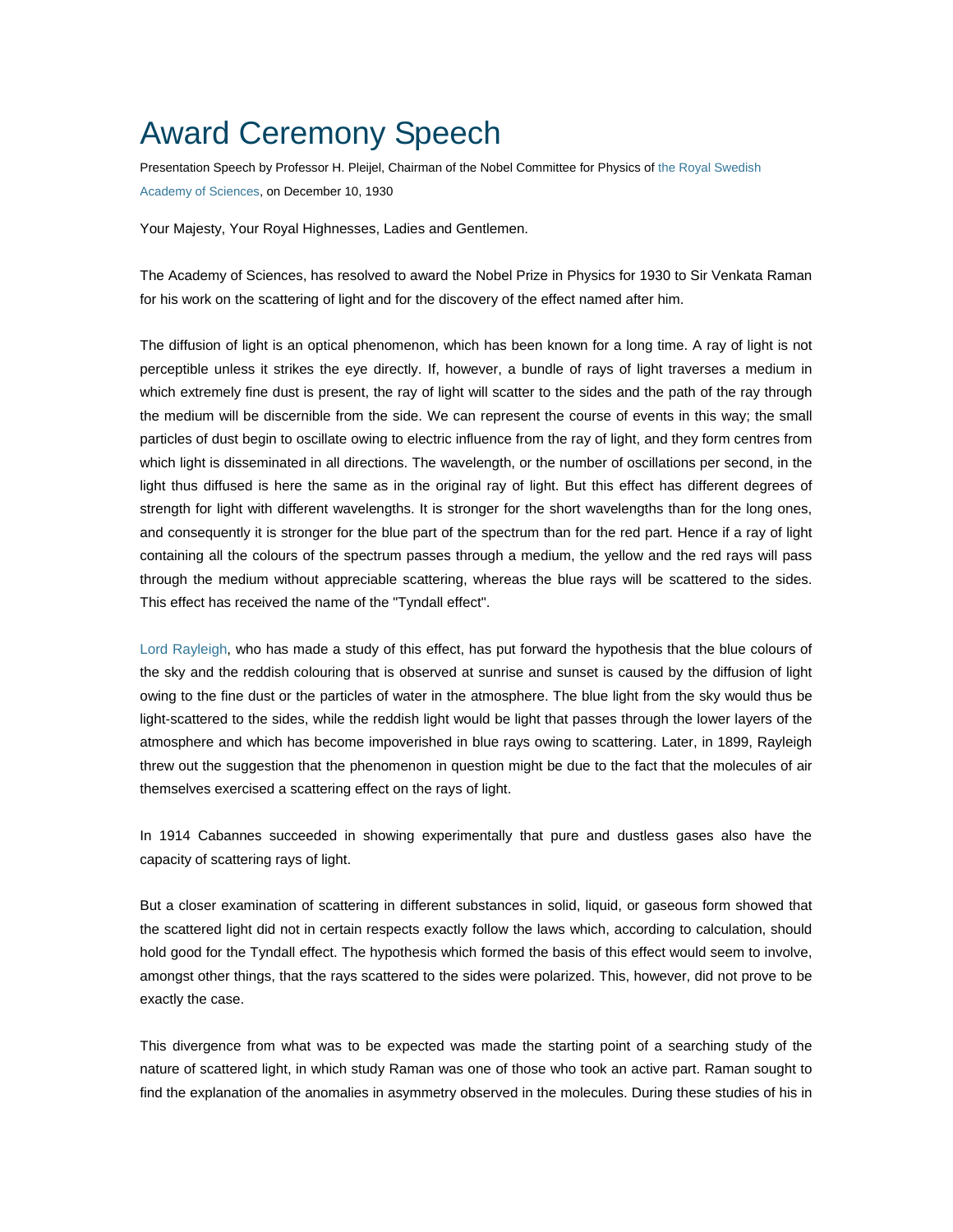the phenomenon of scattering, Raman made, in 1928, the unexpected and highly surprising discovery that the scattered light showed not only the radiation that derived from the primary light but also a radiation that contained other wavelengths, which were foreign to the primary light.

In order to study more closely the properties of the new rays, the primary light that was emitted from a powerful mercury lamp was filtered in such a way as to yield a primary light of one single wavelength. The light scattered from that ray in a medium was watched in a spectrograph, in which every wavelength or frequency produces a line. Here he found that, in addition to the mercury line chosen, there was obtained a spectrum of new sharp lines, which appeared in the spectrograph on either side of the original line. When another mercury line was employed, the same extra spectrum showed itself round it. Thus, when the primary light was moved, the new spectrum followed, in such a way that the frequency distance between the primary line and the new lines always remained the same.

Raman investigated the universal character of the phenomenon by using a large number of substances as a scattering medium, and everywhere found the same effect.

The explanation of this phenomenon, which has received the name of the "Raman effect" after its discoverer, has been found by Raman himself, with the help of the modern conception of the nature of light. According to that conception, light cannot be emitted from or absorbed by material otherwise than in the form of definite amounts of energy or what are known as "light quanta". Thus the energy of light would possess a kind of atomic character. A quantum of light is proportionate to the frequency of rays of light, so that in the case of a frequency twice as great, the quanta of the rays of light will also be twice as great.

In order to illustrate the conditions when an atom emits or absorbs light energy, we can, according to [Bohr](http://nobelprize.org/nobel_prizes/physics/laureates/1922/index.html), picture to ourselves the atom as consisting of a nucleus, charged with positive electricity round which negative electrons rotate in circular paths at various distances from the centre. The path of every such electron possesses a certain energy, which is different for different distances from the central body.

Only certain paths are stable. When the electron moves in such a path, no energy is emitted. When, on the other hand, an electron falls from a path with higher energy to one with lower energy - that is to say, from an outer path to an inner path - light is emitted with a frequency that is characteristic of these two paths, and the energy of radiation consists of a quantum of light. Thus the atom can give rise to as many frequencies as the number of different transitions between the stable paths. There is a line in the spectrum corresponding to each frequency.

An incoming radiation cannot be absorbed by the atom unless its light quantum is identical with one of the light quanta that the atom can emit.

Now the Raman effect seems to conflict with this law. The positions of the Raman-lines in the spectrum do not correspond, in point of fact, with the frequencies of the atom itself, and they move with the activating ray. Raman has explained this apparent contradiction and the coming into existence of the lines by the effect of combination between the quantum of light coming from without and the quanta of light that are released or bound in the atom. If the atom, at the same time as it receives from without a quantum of light, emits a